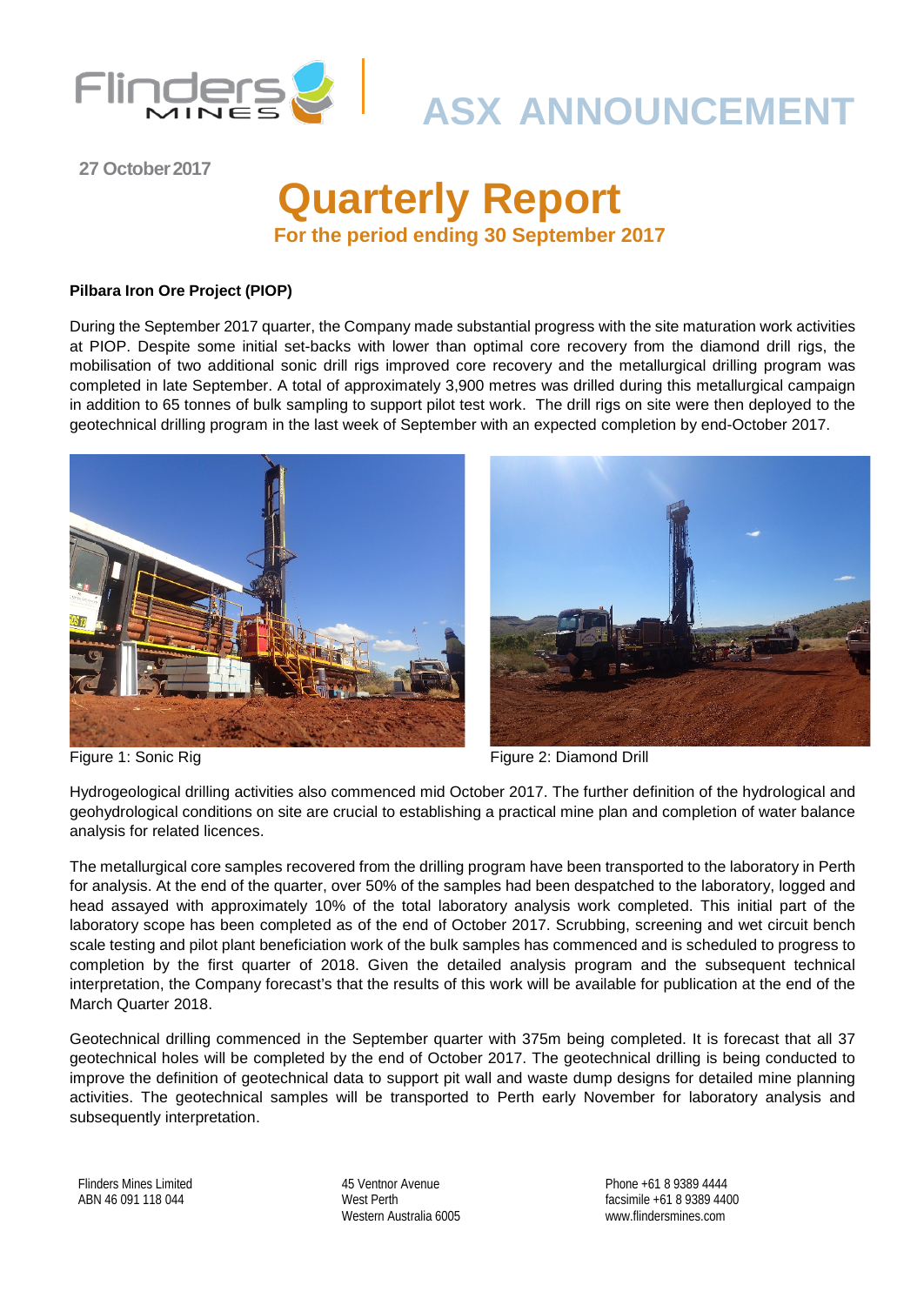

Figure 3: Flinders Mines on-ground drilling program to 30th September 2017

The Company has appointed Snowden to update the JORC Mineral Resource estimate for PIOP which is anticipated will be completed in early 2018 after data from the current on-ground campaigns has been assayed and interpreted. The Mineral Resource estimate will be JORC 2012 compliant and based on updated metallurgical regressions and will assess the possibility of the lower grade detrital mineralisation being included in the estimate.



Figure 4: Board Site Visit, August 2017 Figure 5: PIOP Camp and Core Yard



Flinders Mines Limited ABN 46 091 118 044

45 Ventnor Avenue West Perth Western Australia 6005 Phone +61 8 9389 4444 facsimile +61 8 9389 4400 www.flindersmines.com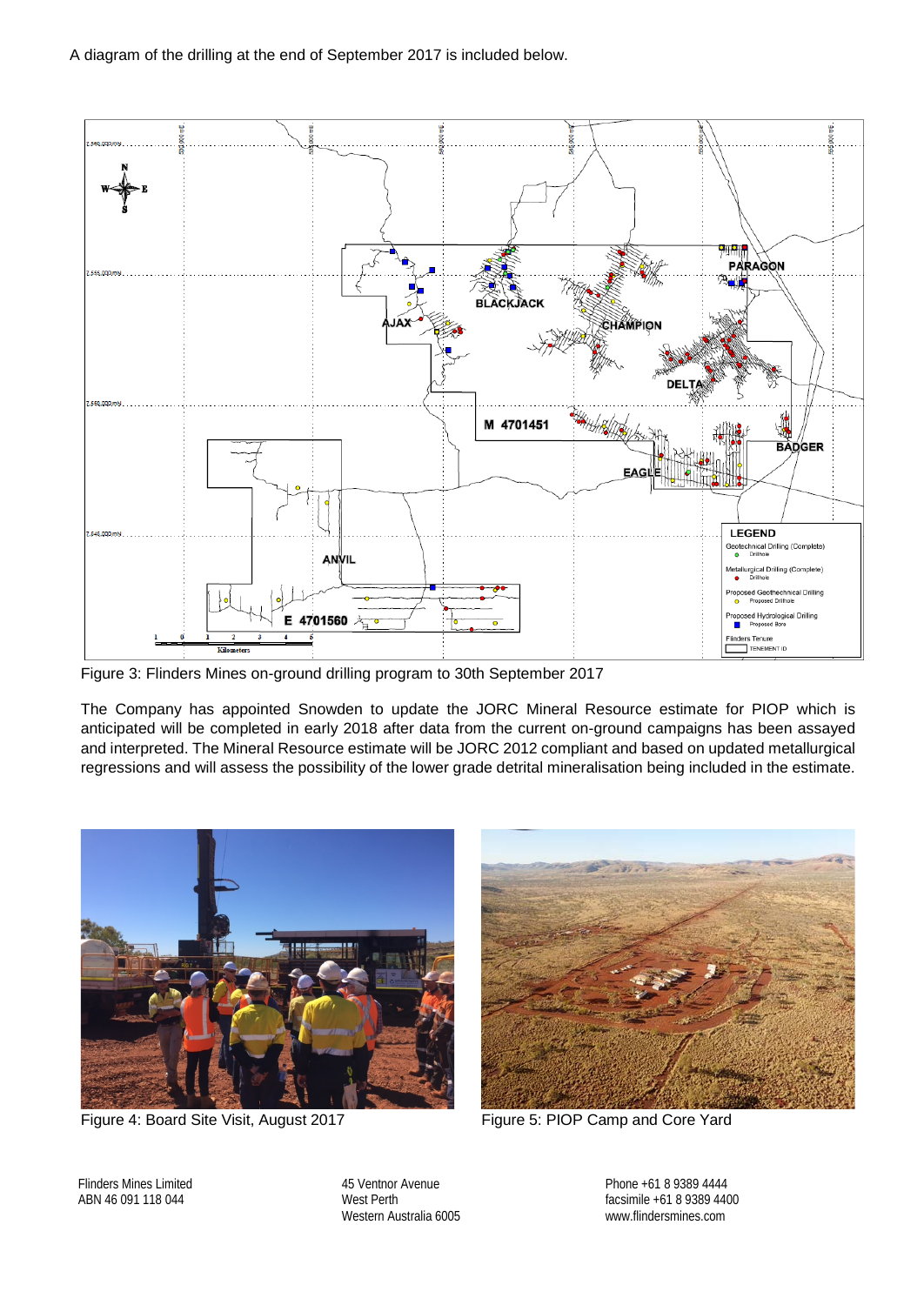#### **Other Tenements**

#### **Canegrass**

During the period, the Company initiated field exploration on its Canegrass tenements in Western Australia. This exploration work included rock chip collection and analysis on potential cobalt/ nickel locations. Over 400 samples have been analysed with initial indications that exploratory drilling is warranted in several locations. This drilling program is scheduled to be conducted in the December 2017 quarter.

Review of all previous exploration work on the project area is continuing including the maiden Inferred vanadium resource released to the market on 10 August 2011.

#### **Corporate**

The Company released its 2017 Annual Report on 15 September 2017 and will holding its Annual General Meeting in Perth on 21 November 2017.

#### **Financial**

At the quarter end, the Company had \$6.36 million in cash and no debt.

For further information please contact:

#### **Shareholders**

David McAdam Interim Executive Director (08) 9389 4483

#### **Media**

Kat Fremlin Brand One Investor Relations 0451 354 858

#### **About Flinders Mines Limited**

Flinders Mines Limited is an ASX-listed (ASX: FMS) exploration and development company focused on the commercialisation of its large, high quality hematite resource - the Pilbara Iron Ore Project (PIOP).

The PIOP is located approximately 70km from Tom Price in Western Australia's iron ore-rich Pilbara region. The project consists of two 100% owned tenements – M47/1451 (Blacksmith) and E47/1560 (Anvil) – and has a total (Inferred, Indicated and Measured) JORC-compliant resource of 1,042 million tonnes at 55.6% Fe using a 50% Fe cut-off grade. The project has received environmental approvals and the Company is currently determining the optimal development path.

45 Ventnor Avenue West Perth Western Australia 6005 Phone +61 8 9389 4444 facsimile +61 8 9389 4400 www.flindersmines.com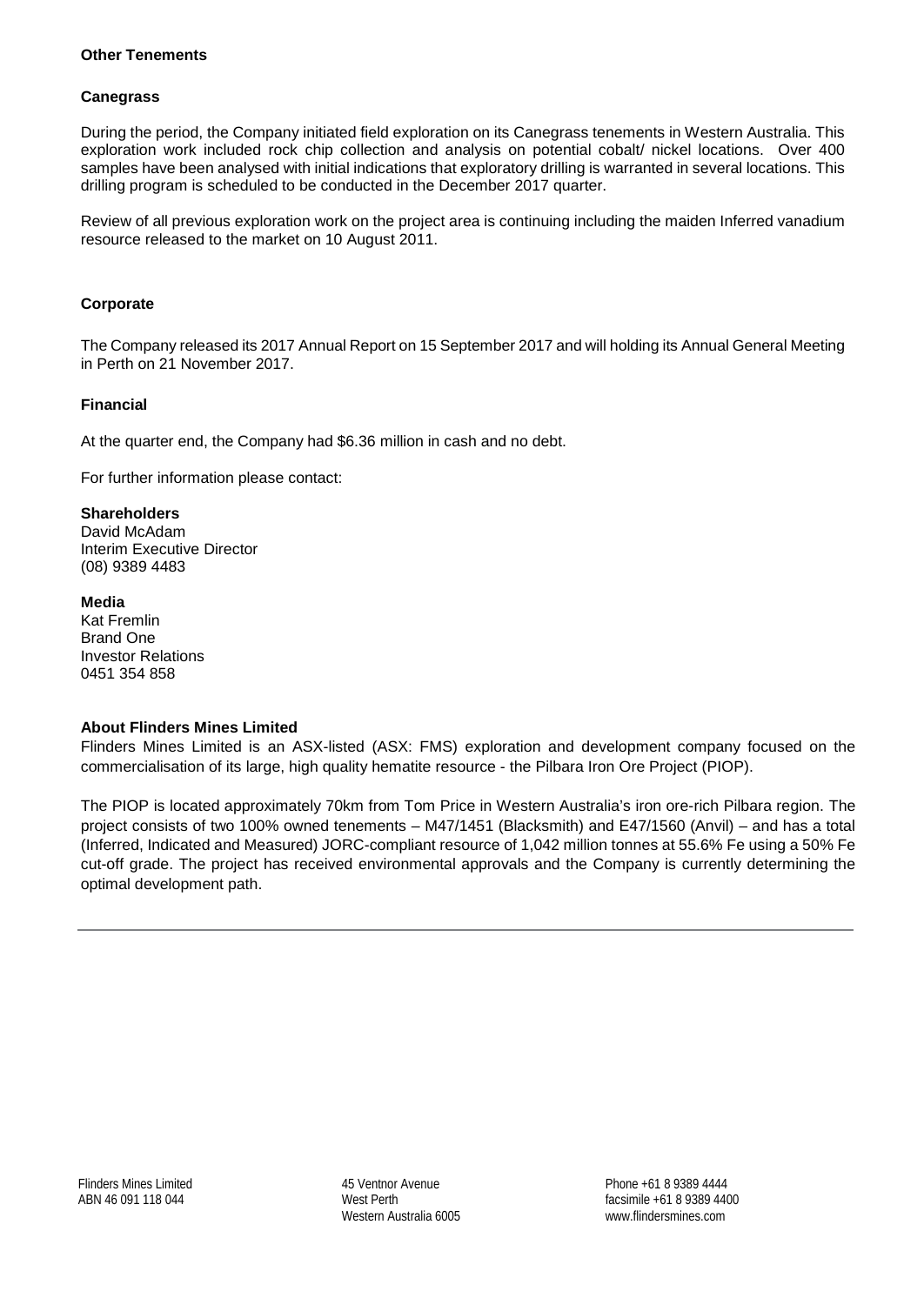|                                                            |                                             |                                | <b>Tenement Schedule</b>             | For the Quarter ending<br>30 September 2017 |                 |                                            |          |                             |
|------------------------------------------------------------|---------------------------------------------|--------------------------------|--------------------------------------|---------------------------------------------|-----------------|--------------------------------------------|----------|-----------------------------|
| <b>Tenement</b><br>No.                                     | <b>Status</b>                               | <b>Tenement</b><br><b>Name</b> | Grant/<br>Application<br><b>Date</b> | <b>Expiry</b><br>Date                       | Area<br>(Sq Km) | <b>Registered Holder</b><br>/Applicant     | Interest | <b>Related</b><br>Agreement |
| <b>WESTERN AUSTRALIA</b><br>Canegrass Project <sup>1</sup> |                                             |                                |                                      |                                             |                 |                                            |          |                             |
| E58/232                                                    | Granted                                     | <b>Boulder Well</b>            | 29/07/2002                           | 28/07/2017                                  | 16.1            | <b>Flinders Canegrass</b><br><b>PtyLtd</b> | 100%     |                             |
| E58/236                                                    | Granted                                     | Challa                         | 22/03/2002                           | 21/03/2017                                  | 16.1            | <b>Flinders Canegrass</b><br><b>PtyLtd</b> | 100%     |                             |
| E58/282                                                    | Granted                                     | <b>HoneyPot</b>                | 3/05/2007                            | 2/05/2017                                   | 27.2            | <b>Flinders Canegrass</b><br><b>PtyLtd</b> | 100%     |                             |
| Pilbara Iron Ore Project                                   |                                             |                                |                                      |                                             |                 |                                            |          |                             |
| E47/1560                                                   | Granted                                     | Anvil                          | 6/09/2007                            | 5/09/2017                                   | 44.5            | <b>Flinders Mines Ltd</b>                  | 100%     | Prenti<br>Agreement         |
| L47/728                                                    | Granted                                     | <b>PIOP Airstrip</b>           | 29/05/2015                           | 28/05/2036                                  | 3.0             | <b>Flinders Mines Ltd</b>                  | 100%     |                             |
| L47/730                                                    | Granted                                     | PIOPVillage                    | 29/05/2015                           | 28/05/2036                                  | 0.1             | <b>Flinders Mines Ltd</b>                  | 100%     |                             |
| L47/731                                                    | Application                                 | Northern Road                  | 1/09/2014                            |                                             | 4.9             | <b>Flinders Mines Ltd</b>                  | 100%     |                             |
| L47/734                                                    | Granted                                     | Southern Road                  | 29/05/2015                           | 28/05/2036                                  | 4.2             | <b>Flinders Mines Ltd</b>                  | 100%     |                             |
| M47/1451                                                   | Granted                                     | <b>Blacksmith ML</b>           | 26/03/2012                           | 25/03/2033                                  | 111.6           | <b>Flinders Mines Ltd</b>                  | 100%     | Prenti<br>Agreement         |
|                                                            | <b>SOUTH AUSTRALIA</b><br>Jamestown Project |                                |                                      |                                             |                 |                                            |          |                             |

|        |         |          |            |           |       |                                     | Diamonds,<br>rives tologied Phoenix Copper |
|--------|---------|----------|------------|-----------|-------|-------------------------------------|--------------------------------------------|
| EL5557 | Granted | Washpool | 10/11/2009 | 9/11/2019 | 135.0 | Phoenix Copper Ltd barium, talc and | Agreement                                  |
|        |         |          |            |           |       | phosphate                           |                                            |

1. Canegrass Project tenements expiration is pending EOT application.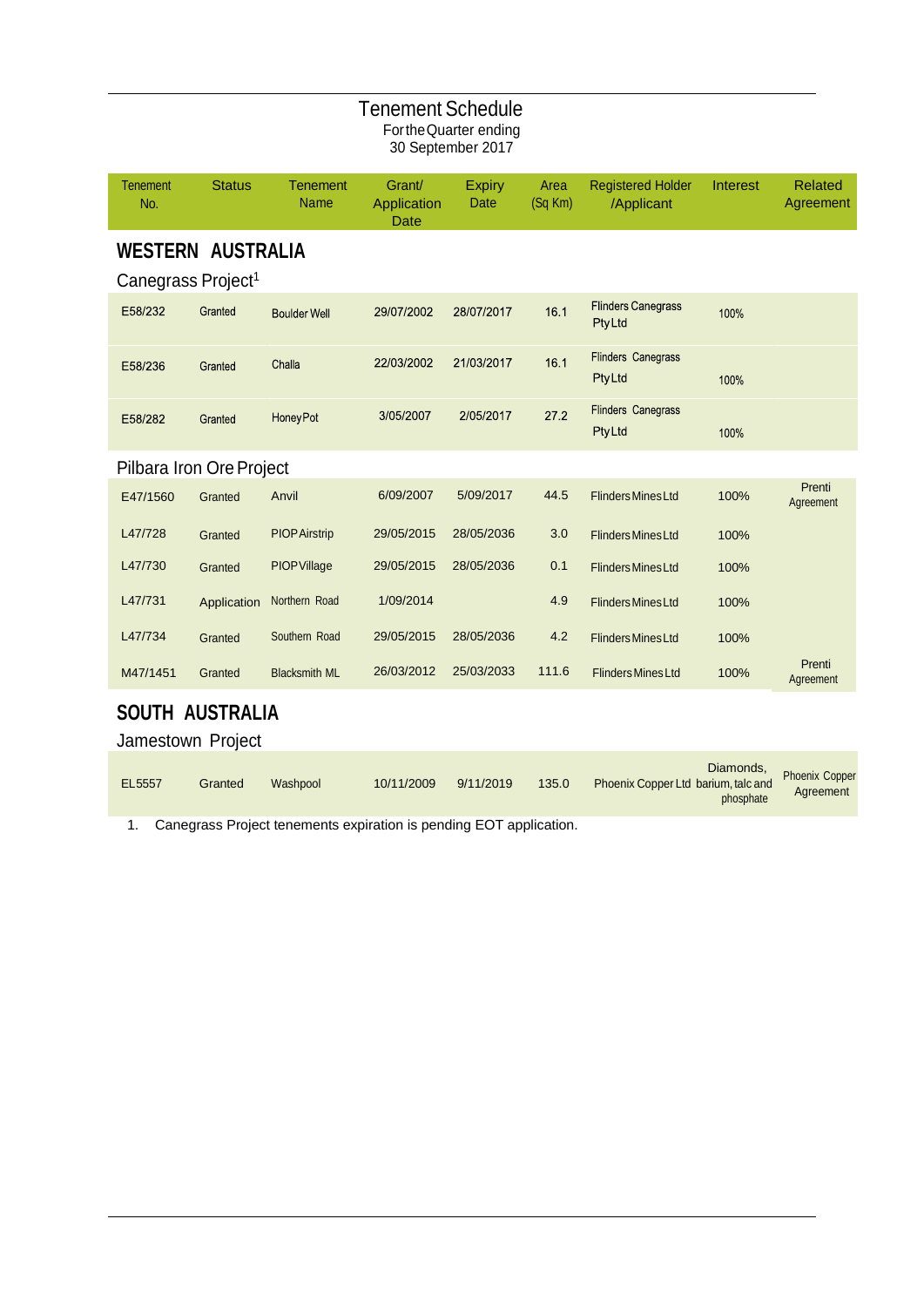*+Rule 5.5*

### **Appendix 5B**

### **Mining exploration entity and oil and gas exploration entity quarterly report**

Introduced 01/07/96 Origin Appendix 8 Amended 01/07/97, 01/07/98, 30/09/01, 01/06/10, 17/12/10, 01/05/13, 01/09/16

#### **Name of entity**

Flinders Mines Limited

**ABN Quarter ended ("current quarter")**

46 091 118 044 30 September 2017

|     | <b>Consolidated statement of cash flows</b>       | <b>Current quarter</b><br>\$A'000 | Year to date<br>(3 months)<br>\$A'000 |
|-----|---------------------------------------------------|-----------------------------------|---------------------------------------|
| 1.  | Cash flows from operating activities              |                                   |                                       |
| 1.1 | Receipts from customers                           |                                   |                                       |
| 1.2 | Payments for                                      |                                   |                                       |
|     | exploration & evaluation<br>(a)                   | (3,388)                           | (3,388)                               |
|     | development<br>(b)                                |                                   |                                       |
|     | production<br>(c)                                 |                                   |                                       |
|     | staff costs<br>(d)                                |                                   |                                       |
|     | administration and corporate costs<br>(e)         | (356)                             | (356)                                 |
| 1.3 | Dividends received (see note 3)                   |                                   |                                       |
| 1.4 | Interest received                                 | 42                                | 42                                    |
| 1.5 | Interest and other costs of finance paid          |                                   |                                       |
| 1.6 | Income taxes paid                                 |                                   |                                       |
| 1.7 | Research and development refunds                  |                                   |                                       |
| 1.8 | Other (provide details if material)               |                                   |                                       |
| 1.9 | Net cash from / (used in) operating<br>activities | (3,702)                           | (3,702)                               |

|     | Cash flows from investing activities |  |  |
|-----|--------------------------------------|--|--|
| 2.1 | Payments to acquire:                 |  |  |
|     | property, plant and equipment<br>(a) |  |  |
|     | tenements (see item 10)<br>(b)       |  |  |
|     | investments<br>(C)                   |  |  |
|     | other non-current assets<br>(d)      |  |  |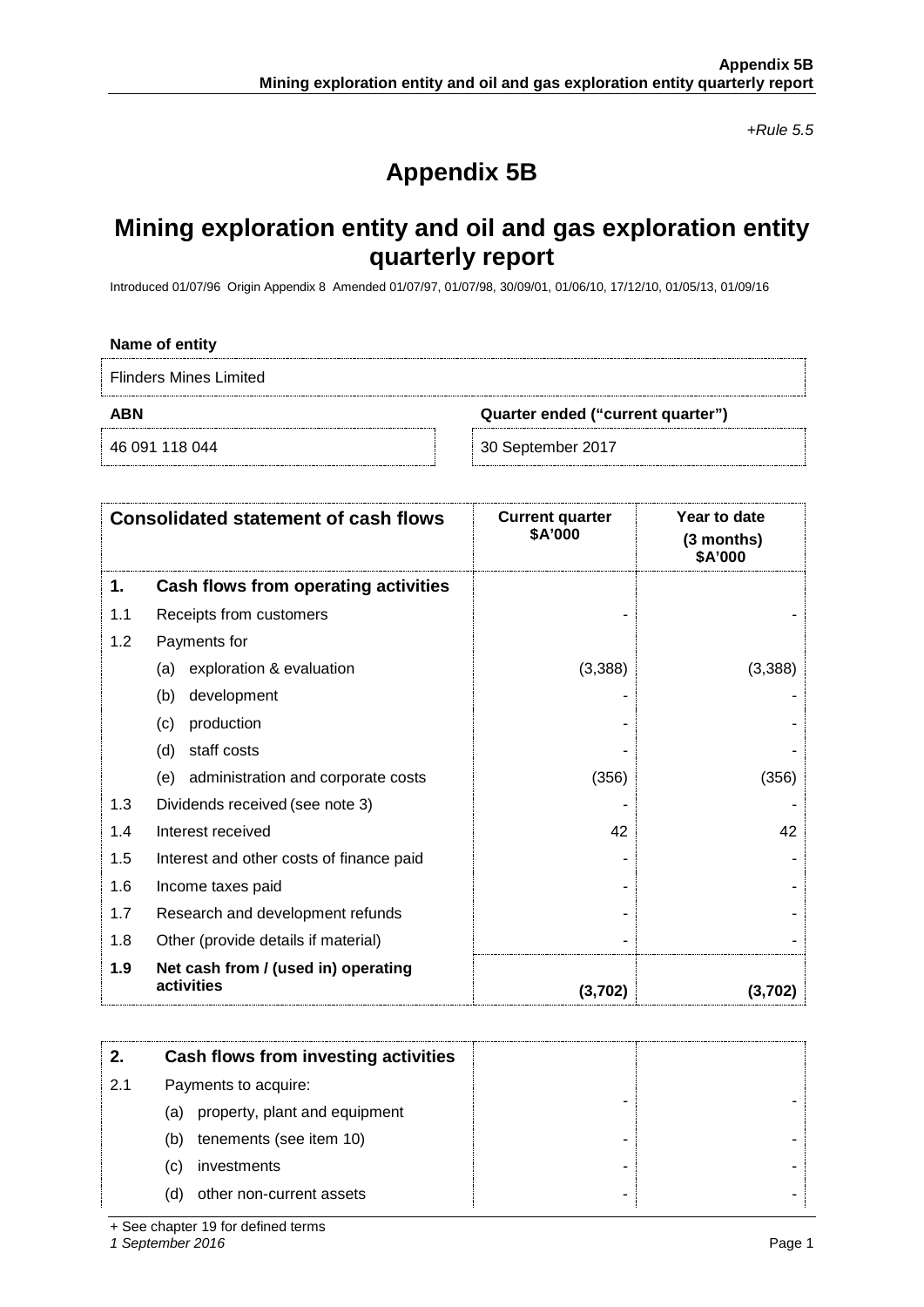#### **Appendix 5B Mining exploration entity and oil and gas exploration entity quarterly report**

|     | <b>Consolidated statement of cash flows</b>       | <b>Current quarter</b><br><b>\$A'000</b> | Year to date<br>$(3$ months)<br>\$A'000 |
|-----|---------------------------------------------------|------------------------------------------|-----------------------------------------|
| 2.2 | Proceeds from the disposal of:                    |                                          |                                         |
|     | (a) property, plant and equipment                 |                                          |                                         |
|     | tenements (see item 10)<br>(b)                    |                                          |                                         |
|     | (c)<br>investments                                |                                          |                                         |
|     | other non-current assets<br>(d)                   |                                          |                                         |
| 2.3 | Cash flows from loans to other entities           |                                          |                                         |
| 2.4 | Dividends received (see note 3)                   |                                          |                                         |
| 2.5 | Other (provide details if material)               |                                          |                                         |
| 2.6 | Net cash from / (used in) investing<br>activities |                                          |                                         |

| 3.   | Cash flows from financing activities                                           |      |      |
|------|--------------------------------------------------------------------------------|------|------|
| 3.1  | Proceeds from issues of shares                                                 |      |      |
| 3.2  | Proceeds from issue of convertible notes                                       |      |      |
| 3.3  | Proceeds from exercise of share options                                        |      |      |
| 3.4  | Transaction costs related to issues of<br>shares, convertible notes or options | (10) | (10) |
| 3.5  | Proceeds from borrowings                                                       |      |      |
| 3.6  | Repayment of borrowings                                                        |      |      |
| 3.7  | Transaction costs related to loans and<br>borrowings                           |      |      |
| 3.8  | Dividends paid                                                                 |      |      |
| 3.9  | Other (provide details if material)                                            |      |      |
| 3.10 | Net cash from / (used in) financing<br>activities                              | (10) |      |

| 4.  | Net increase / (decrease) in cash and<br>cash equivalents for the period |         |        |
|-----|--------------------------------------------------------------------------|---------|--------|
| 4.1 | Cash and cash equivalents at beginning of<br>period                      | 10,067  | 10.067 |
| 4.2 | Net cash from / (used in) operating<br>activities (item 1.9 above)       | (3,702) | (3.702 |
| 4.3 | Net cash from / (used in) investing activities<br>(item 2.6 above)       |         |        |
| 4.4 | Net cash from / (used in) financing activities<br>(item 3.10 above)      | (10)    |        |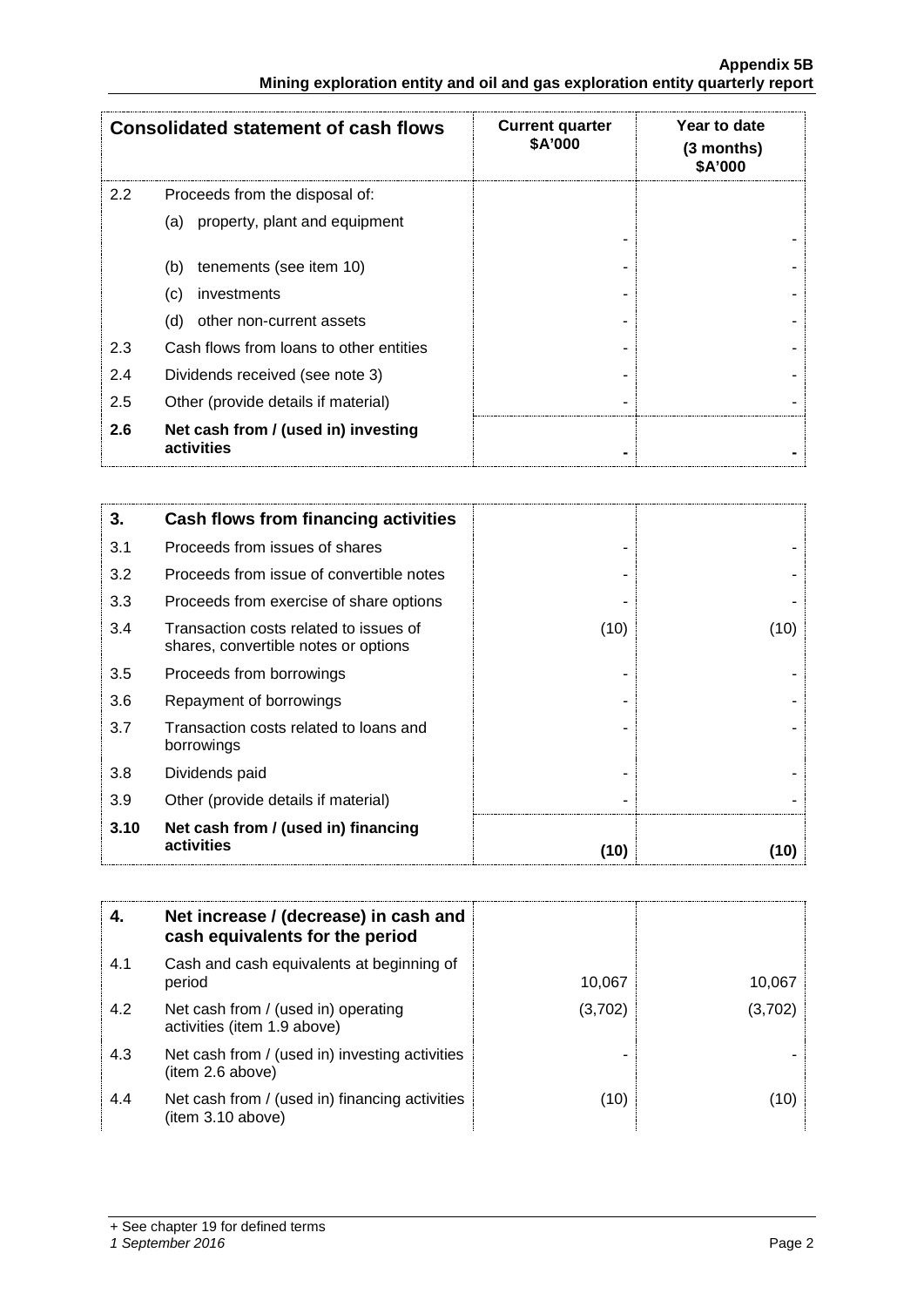| <b>Consolidated statement of cash flows</b> |                                                      | <b>Current quarter</b><br>\$A'000 | Year to date<br>(3 months)<br>\$A'000 |
|---------------------------------------------|------------------------------------------------------|-----------------------------------|---------------------------------------|
| 4.5                                         | Effect of movement in exchange rates on<br>cash held |                                   |                                       |
| 4.6                                         | Cash and cash equivalents at end of<br>period        | 6,355                             |                                       |

| 5.  | Reconciliation of cash and cash<br>equivalents<br>at the end of the quarter (as shown in the<br>consolidated statement of cash flows) to the<br>related items in the accounts | <b>Current quarter</b><br>\$A'000 | <b>Previous quarter</b><br>\$A'000 |
|-----|-------------------------------------------------------------------------------------------------------------------------------------------------------------------------------|-----------------------------------|------------------------------------|
| 5.1 | Bank balances                                                                                                                                                                 | 6,355                             | 3,917                              |
| 5.2 | Call deposits                                                                                                                                                                 |                                   | 6,150                              |
| 5.3 | <b>Bank overdrafts</b>                                                                                                                                                        |                                   |                                    |
| 5.4 | Other (provide details)                                                                                                                                                       |                                   |                                    |
| 5.5 | Cash and cash equivalents at end of<br>quarter (should equal item 4.6 above)                                                                                                  | 6.355                             |                                    |

#### **6.** Payments to directors of the entity and their associates Current quarter

- 6.1 Aggregate amount of payments to these parties included in item 1.2
- 6.2 Aggregate amount of cash flow from loans to these parties included in item 2.3
- 6.3 Include below any explanation necessary to understand the transactions in items 6.1 and 6.2

Non-Executive and Executive Directors Fees for the September 17 quarter.

| 7. | Payments to related entities of the entity and their |
|----|------------------------------------------------------|
|    | associates                                           |

- 7.1 Aggregate amount of payments to these parties included in item 1.2 **Aggregate** amount of payments to these parties included in item 1.2
- 7.2 Aggregate amount of cash flow from loans to these parties included in item 2.3
- 7.3 Include below any explanation necessary to understand the transactions included in items 7.1 and 7.2

Non-Executive Directors fees paid to TIO (NZ) Limited) for the September 17 quarter, a major shareholder of Flinders Mines Limited (\$35k).

Tenement management and field services paid to BBI Group Pty Ltd for the September 17 quarter, a subsidiary of a major shareholder of Flinders Mines Limited (\$48k).

| .           | 2/4 |
|-------------|-----|
|             |     |
| included in |     |
|             |     |

**Current quarter \$A'000**

**\$A'000**

-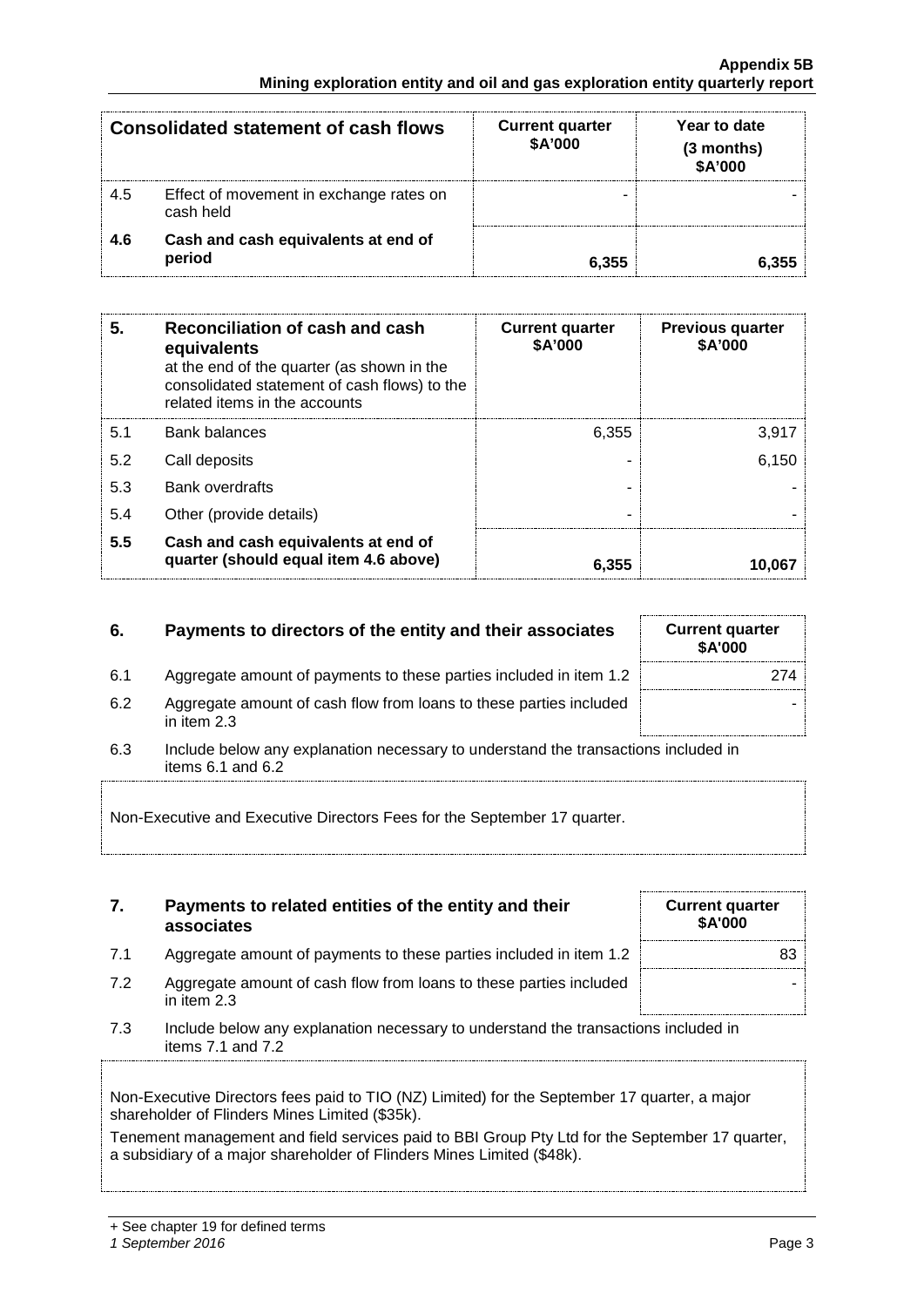| 8. | <b>Financing facilities available</b> |  |  |  |
|----|---------------------------------------|--|--|--|
|    | Add notes as necessary for an         |  |  |  |
|    | understanding of the position         |  |  |  |

- 8.1 Loan facilities
- 8.2 Credit standby arrangements
- 8.3 Other (please specify)

| <b>Total facility amount</b><br>at quarter end<br>\$A'000 | Amount drawn at<br>quarter end<br>\$A'000 |
|-----------------------------------------------------------|-------------------------------------------|
|                                                           |                                           |
|                                                           |                                           |
|                                                           |                                           |

8.4 Include below a description of each facility above, including the lender, interest rate and whether it is secured or unsecured. If any additional facilities have been entered into or are proposed to be entered into after quarter end, include details of those facilities as well.

|     | <b>Estimated cash outflows for next quarter</b> | <b>\$A'000</b> |  |
|-----|-------------------------------------------------|----------------|--|
| 9.1 | Exploration and evaluation                      |                |  |
| 9.2 | Development                                     |                |  |
| 9.3 | Production                                      |                |  |
| 9.4 | Staff costs                                     |                |  |
| 9.5 | Administration and corporate costs              |                |  |
| 9.6 | Other (provide details if material)             |                |  |
| 9.7 | <b>Total estimated cash outflows</b>            |                |  |

| 10.               | <b>Changes in</b><br>tenements<br>(items 2.1(b) and<br>$2.2(b)$ above)                            | <b>Tenement</b><br>reference<br>and<br><b>location</b> | <b>Nature of interest</b>     | Interest at<br>beginning<br>of quarter | Interest<br>at end of<br>quarter |
|-------------------|---------------------------------------------------------------------------------------------------|--------------------------------------------------------|-------------------------------|----------------------------------------|----------------------------------|
| 10.1              | Interests in mining<br>tenements and<br>petroleum tenements<br>lapsed, relinquished<br>or reduced |                                                        |                               |                                        |                                  |
| 10.2 <sub>1</sub> | Interests in mining<br>tenements and<br>petroleum tenements<br>acquired or increased              | E58/0520<br>E58/0521<br>E58/0522                       | Granted<br>Granted<br>Granted |                                        | 100%<br>100%<br>100%             |